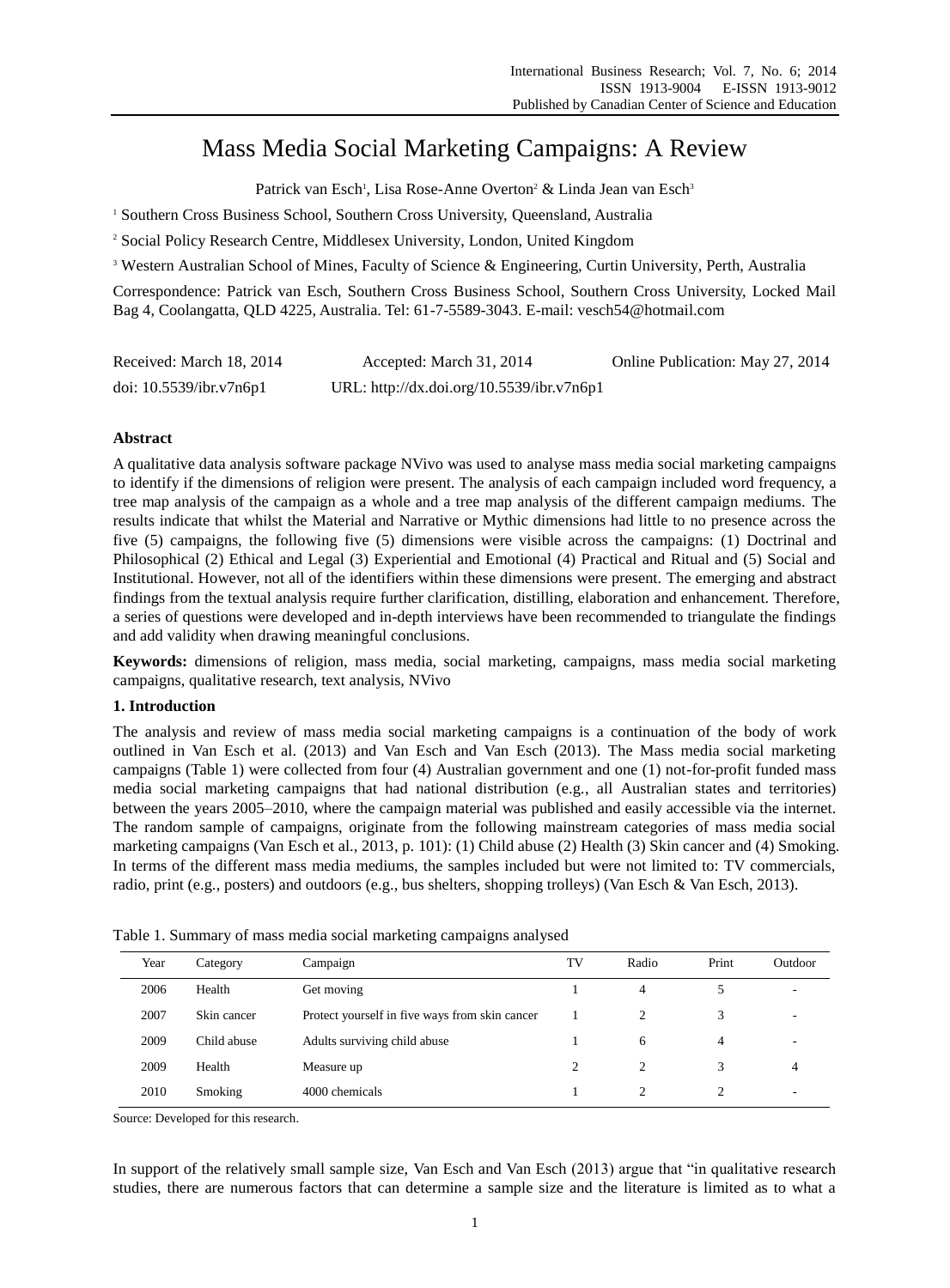sufficient sample size is (Mason, 2010)". Whilst Guest, Bunce and Johnson (2006, p. 59) argue that "there is little practical guidance for estimating sample sizes for robust research prior to data collection". Therefore, in a review of the literature, seven (7) sources provide practical guidelines for sample sizes (Table 2).

Table 2. Type of research and sample size

| Source                                                  | Type of research            | Sample size                             |
|---------------------------------------------------------|-----------------------------|-----------------------------------------|
| Creswell (1998, p. 64); Morse (1994, p. 225)            | <b>Oualitative research</b> | 5 to 25                                 |
| Bertaux (1981, p. 35) adapted from (Guest et al., 2006) | <b>Oualitative research</b> | 15 is the smallest<br>acceptable sample |
| Charmaz (2006, p. 114)                                  | <b>Oualitative research</b> | 25 is adequate for<br>smaller projects  |
| Ritchie et al. (2003, p. 84)                            | <b>Oualitative research</b> | < 50                                    |
| Van Esch and Van Esch (2013, p. 228–229)                | <b>Oualitative Research</b> | 5                                       |

Source: Adapted from Mason (2010); Van Esch and Van Esch (2013).

Using qualitative software (i.e., NVivo 10), the data was then subjected to coding and categorisation in accordance with the research methodology outlined in Van Esch and Van Esch (2013) and an analysis conducted that included:

- 1) Word frequency;
- 2) Tree map analysis—Campaign as a whole;
- 3) Tree map analysis—The different campaign mediums.

# **2. Data Analysis and Results**

# *2.1 Campaign 1: Health—Get Moving*

The campaign slogan 'get moving, for an hour or more every day' is targeted towards motivating children to spend less time being stationary and more time being active. The results indicate that the slogan appears in both speech and text across all of the different campaign mediums. The consistent use of the slogan is a strong indicator of the practical and ritual dimension through alignment with the ethical insight and preaching identifiers. Preaching the message of conformity in order to bring about redemption through children being healthy is utilised across all of the campaign mediums (e.g., If your children are healthy, you're a good parent). The use of the words ‗better get moving' invokes not only preaching but also a sense of motivation through the specific utterance of 'better'.

# 2.1.1 Word Frequency

The campaign was subjected to a word frequency count which analysed words for length, count and weighting (Table 3).

| $\overline{\phantom{a}}$<br>- - |        |       |                         |
|---------------------------------|--------|-------|-------------------------|
| Word                            | Length | Count | Weighted Percentage (%) |
| Get                             | 3      | 27    | 3.78                    |
| Moving                          | 6      | 23    | 3.22                    |
| Sofa                            | 4      | 16    | 2.24                    |
| Day                             | 3      | 12    | 1.68                    |
| Active                          | 6      | 9     | 1.26                    |
| Coverage                        | 8      | 9     | 1.26                    |
| Hour                            | 4      | 9     | 1.26                    |
| Kids                            | 4      | 9     | 1.26                    |
| Children                        | 8      | 8     | 1.12                    |

Table 3. Word frequency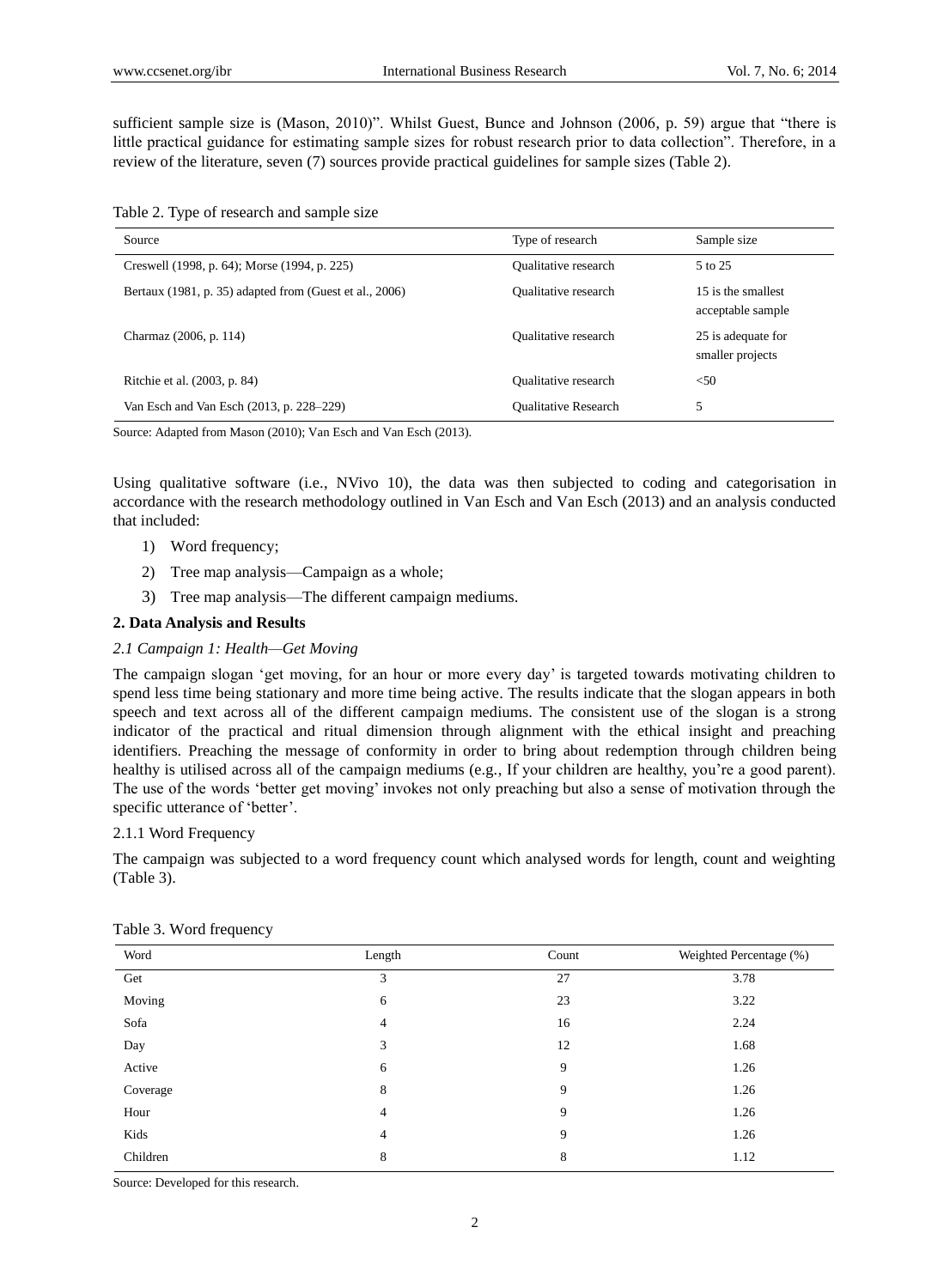The results indicate that only nine (9) words had a weighting  $>1\%$ . The two (2) most common words 'get' and ‗moving' are directly used in the campaign slogan which is prominent in both speech and text across the different campaign mediums.

## 2.1.2 Tree Map Analysis

The campaign as a whole was subjected to a tree map analysis of the seven (7) dimensions of religion and the identifiers within them (Table 4).

|  | Table 4. Tree map analysis—campaign |  |
|--|-------------------------------------|--|
|  |                                     |  |

| <b>Nodes</b>                                              | Coding references | Items coded    |
|-----------------------------------------------------------|-------------------|----------------|
| Practical and Ritual\Preaching                            | 26                | 9              |
| Practical and Ritual                                      | 25                | 8              |
| Social and Institutional\Normative values                 | 22                | 9              |
| Social and Institutional                                  | 21                | 9              |
| <b>Experiential and Emotional</b>                         | 19                | 8              |
| Social and Institutional\Individual                       | 18                | 9              |
| Social and Institutional\Group                            | 17                | 9              |
| Social and Institutional\Group bonding                    | 16                | 9              |
| Ethical and Legal                                         | 15                | 7              |
| Ethical and Legal\Conformity                              | 15                | 7              |
| Ethical and Legal\Judgement of a person                   | 11                | 6              |
| Experiential and Emotional\Enlightenment                  | 11                | 7              |
| Experiential and Emotional\Guilt                          | 9                 | 5              |
| Social and Institutional\Community membership             | 9                 | 7              |
| Social and Institutional\Symbols\Empty sofa in background | 9                 | $\overline{4}$ |
| Experiential and Emotional\Security                       | 8                 | $\overline{4}$ |
| Experiential and Emotional\Assurance of salvation         | 6                 | 5              |
| Experiential and Emotional\Liberation                     | 6                 | $\overline{4}$ |
| Doctrinal and Philosophical\Reflection                    | 5                 | 2              |
| Social and Institutional\Symbols                          | 3                 | $\overline{c}$ |
| Doctrinal and Philosophical                               | 2                 | $\mathbf{1}$   |
| Social and Institutional\Functioning society              | $\overline{c}$    | $\overline{c}$ |
| Social and Institutional\Participation in public          | $\overline{c}$    | 1              |
| Practical and Ritual\Ethical insight                      | $\mathbf{1}$      | 1              |
| Social and Institutional\Formally organised               | $\mathbf{1}$      | $\mathbf{1}$   |

Source: Developed for this research.

The results from the tree map analysis indicate in order of most significant, the dimensions and the identifiers within them. Strong presence:

 Social and Institutional—Community membership, group, group bonding, individual, normative values and symbols.

The following identifiers of the social and institutional dimension whilst still evident had a minor presence: Formally organised, functioning society and participation in public.

Medium presence:

- Doctrinal and Philosophical—Reflection;
- Ethical and Legal—Conformity and judgement of a person;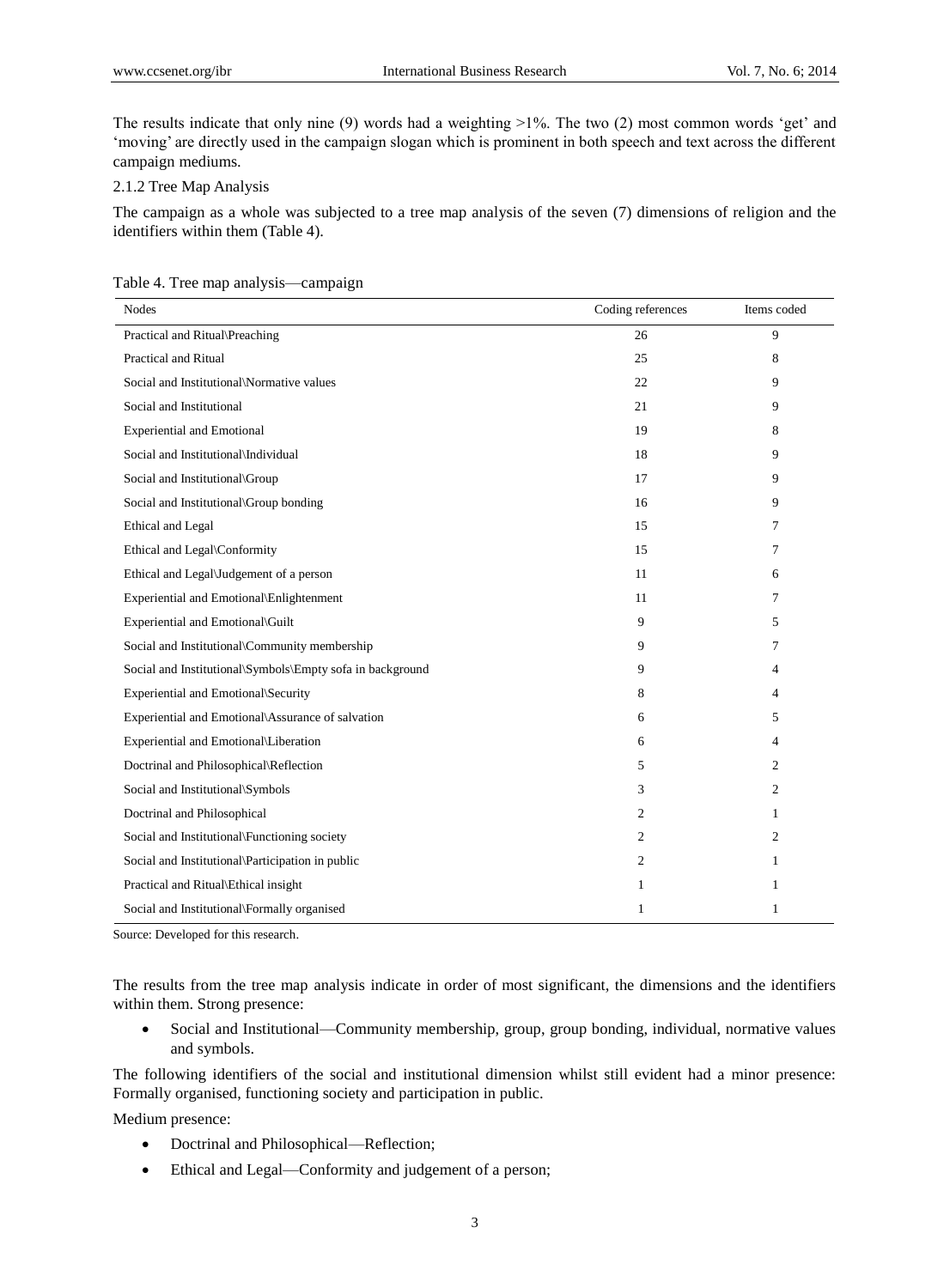- Experiential and Emotional—Assurance of salvation, enlightenment, guilt, liberation, security;
- Practical and Ritual—Preaching.

The following identifiers of the Practical and Ritual dimension whilst still evident had a minor presence: Ethical insight.

Low Presence: There was no evidence of the dimensions and the identifiers within them for—The Material and the Narrative or Mythic.

For further analysis, the different campaign mediums were subjected to a tree map analysis of the seven (7) dimensions of religion and the identifiers as a whole (Table 5).

| Nodes           | Coding references | Items coded |
|-----------------|-------------------|-------------|
| Parents 1 radio | 40                | 19          |
| Parent 1 print  | 33                | 16          |
| Campaign slogan | 23                | 12          |
| Parent 2 print  | 22                | 16          |
| TV commercial   | 22                | 15          |
| Radio 2         | 16                | 16          |
| Radio 1         | 15                | 15          |
| Parents 2 radio | 10                | 8           |

Table 5. Tree map analysis—campaign mediums

Source: Developed for this research.

The results indicate that symbolism is a key element of the campaign and has a strong presence as an identifier from the Social and Institutional dimension. Specifically, the 'red sofa' is a key symbol and appears in both the poster and TV mediums of the campaign. However, such a strong symbol and its message intent, loses its impact in terms of the radio medium. To overcome the loss of impact, combining the symbol with the Practical and Ritual dimension may help to maintain message intent.

The 'red sofa' is symbolically linked to the Doctrinal and Philosophical dimension and specifically the identifiers reflection and judgement. This is particularly evident towards the end of the TV commercial medium where the sofa appears in the closing scene and a child is about to sit down in front of the television when the sofa skids across the floor into an alternate position so that it is no longer within reach for the child to sit on. With the red sofa having an inference of reflection, the presumption is that the sofa, according to the commercial, is where children spend their time. Then, the TV commercial shows the journey that the children are now active and that the sofa is behind them as a reminder of how far they have come. It also serves as a reminder that a child could ‗slip-back' into old unwanted behaviours. Whilst the empty sofa is symbolically powerful in representing reflection and the emerging theme of 'a journey', it is only evident through the visual mediums of the campaign. Symbols might only be powerful or effective visually and may not work within the non-visual (e.g., radio) mediums of the campaign.

There is a medium presence of conformity linked with the 'Ethical and Legal' dimension which is apparent through all the campaign mediums and is directed at parents in the form of judgement. Guilt is often related to judgement in order to persuade conformity. For example: *"Want healthy kids? Better get moving"*. Whilst the question is rhetorical, parents in general will want healthy children. If the children are not healthy, then the parents are guilty of not 'moving' them. However, the parents are given encouragement through the theme 'assurance of salvation'. For example: "Most kids love being active. They might just need a push in the right direction. And that's where you come in". The message appears to convey the key emergent themes of improvement and the journey to improvement as well as salvation and that the responsibility lies with the parents because they are the leader and in turn the preacher.

# *2.2 Campaign 2: Skin Cancer—Protect Yourself in Five Ways from Skin Cancer*

The campaign slogan 'protect yourself in 5 ways from skin cancer' is targeted towards the prevention of skin cancer for all Australians exposed to the sun regardless of age. Linked to the slogan is a set of five (5) symbolic yellow bubbles in a row. The results indicate that the slogan and five (5) symbolic yellow bubbles all appear in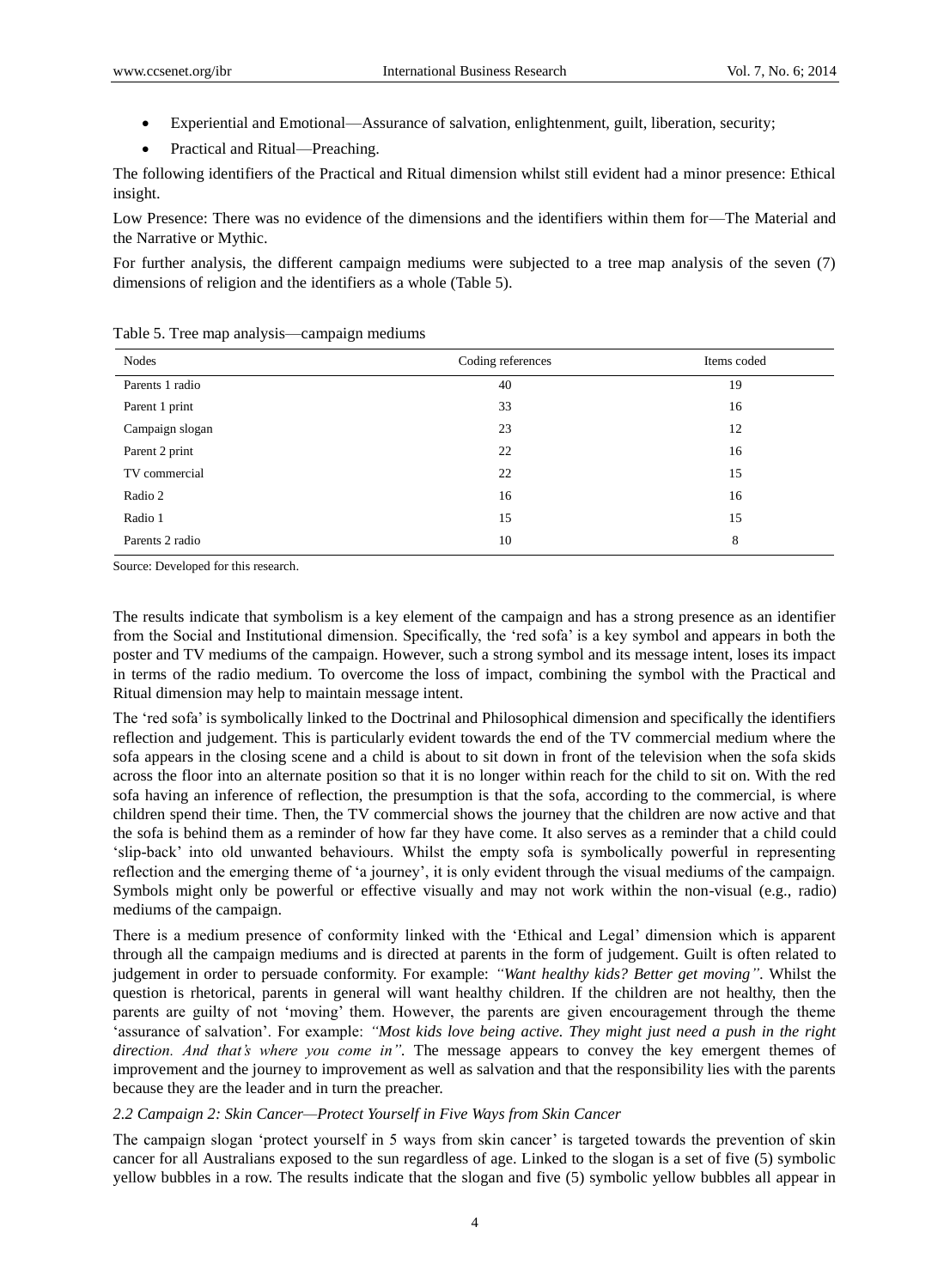either speech or text across all of the different campaign mediums. The consistent use of the slogan combined with the yellow bubbles (e.g., Read in the context of the text and hearing the same language) is a strong indicator of the Practical and Ritual dimension through alignment with the preaching and communities re-enacting their myths and stories to confirm and express beliefs through action identifiers.

## 2.2.1 Word Frequency

The campaign was subjected to a word frequency count which analysed words for length, count and weighting (Table 6).

# Table 6. Word frequency

| Word                                                                                                                                 | Length                      | $\operatorname{Count}$      | Weighted Percentage (%) |
|--------------------------------------------------------------------------------------------------------------------------------------|-----------------------------|-----------------------------|-------------------------|
| Cancer                                                                                                                               | 6                           | 13                          | 4.41                    |
| Skin                                                                                                                                 | $\overline{4}$              | $\,8\,$                     | 2.71                    |
| Sunscreen                                                                                                                            | $\boldsymbol{9}$            | 8                           | 2.71                    |
| Five                                                                                                                                 | $\overline{4}$              | $\boldsymbol{7}$            | 2.37                    |
| Just                                                                                                                                 | $\overline{4}$              | $\boldsymbol{7}$            | 2.37                    |
| Melanoma                                                                                                                             | 8                           | $\boldsymbol{7}$            | 2.37                    |
| Life                                                                                                                                 | $\overline{\mathcal{L}}$    | 6                           | 2.03                    |
| Ways                                                                                                                                 | $\overline{4}$              | 6                           | 2.03                    |
| Year                                                                                                                                 | $\overline{4}$              | 6                           | 2.03                    |
| Protect                                                                                                                              | $\boldsymbol{7}$            | $\sqrt{5}$                  | 1.69                    |
| Clothing                                                                                                                             | $\,$ 8 $\,$                 | $\overline{4}$              | 1.36                    |
| $\operatorname*{Hat}% \nolimits_{\mathbb{Z}}\left( \mathbb{Z}^{\Sigma\left( 1\right) }% ,\mathbb{Z}^{\Sigma\left( 2\right) }\right)$ | 3                           | 4                           | 1.36                    |
| Outdoors                                                                                                                             | 8                           | 4                           | 1.36                    |
| Rely                                                                                                                                 | $\overline{4}$              | $\overline{4}$              | 1.36                    |
| Shade                                                                                                                                | $\sqrt{5}$                  | 4                           | 1.36                    |
| Sunglasses                                                                                                                           | $10\,$                      | $\overline{4}$              | 1.36                    |
| Fifteen (15)                                                                                                                         | $\sqrt{2}$                  | 3                           | 1.02                    |
| Twenty-two (22)                                                                                                                      | $\boldsymbol{2}$            | $\mathfrak{Z}$              | $1.02\,$                |
| Twenty-four (24)                                                                                                                     | $\sqrt{2}$                  | $\ensuremath{\mathfrak{Z}}$ | $1.02\,$                |
| Advertisement                                                                                                                        | 13                          | 3                           | 1.02                    |
| Au                                                                                                                                   | $\sqrt{2}$                  | 3                           | $1.02\,$                |
| Australia                                                                                                                            | $\boldsymbol{9}$            | $\ensuremath{\mathfrak{Z}}$ | $1.02\,$                |
| Australian                                                                                                                           | $10\,$                      | 3                           | 1.02                    |
| Authorised                                                                                                                           | $10\,$                      | $\mathfrak{Z}$              | $1.02\,$                |
| Canberra                                                                                                                             | $\,8\,$                     | $\ensuremath{\mathfrak{Z}}$ | $1.02\,$                |
| Capital                                                                                                                              | $\boldsymbol{7}$            | 3                           | 1.02                    |
| $\operatorname{Common}$                                                                                                              | 6                           | 3                           | $1.02\,$                |
| $\ensuremath{\mathsf{Form}}\xspace$                                                                                                  | $\overline{\mathcal{L}}$    | $\ensuremath{\mathfrak{Z}}$ | $1.02\,$                |
| Gov                                                                                                                                  | $\ensuremath{\mathfrak{Z}}$ | 3                           | $1.02\,$                |
| Government                                                                                                                           | $10\,$                      | 3                           | $1.02\,$                |
| Hell                                                                                                                                 | $\overline{4}$              | 3                           | $1.02\,$                |
| $\rm Hill$                                                                                                                           | $\overline{4}$              | $\ensuremath{\mathfrak{Z}}$ | $1.02\,$                |
| Mole                                                                                                                                 | $\overline{4}$              | $\mathfrak{Z}$              | $1.02\,$                |
| $\rm Olds$                                                                                                                           | $\overline{\mathcal{L}}$    | $\mathfrak{Z}$              | $1.02\,$                |
| Removed                                                                                                                              | $\boldsymbol{7}$            | 3                           | $1.02\,$                |
| Skin cancer                                                                                                                          | $10\,$                      | $\ensuremath{\mathfrak{Z}}$ | $1.02\,$                |
| Threatening                                                                                                                          | $11\,$                      | $\mathfrak{Z}$              | $1.02\,$                |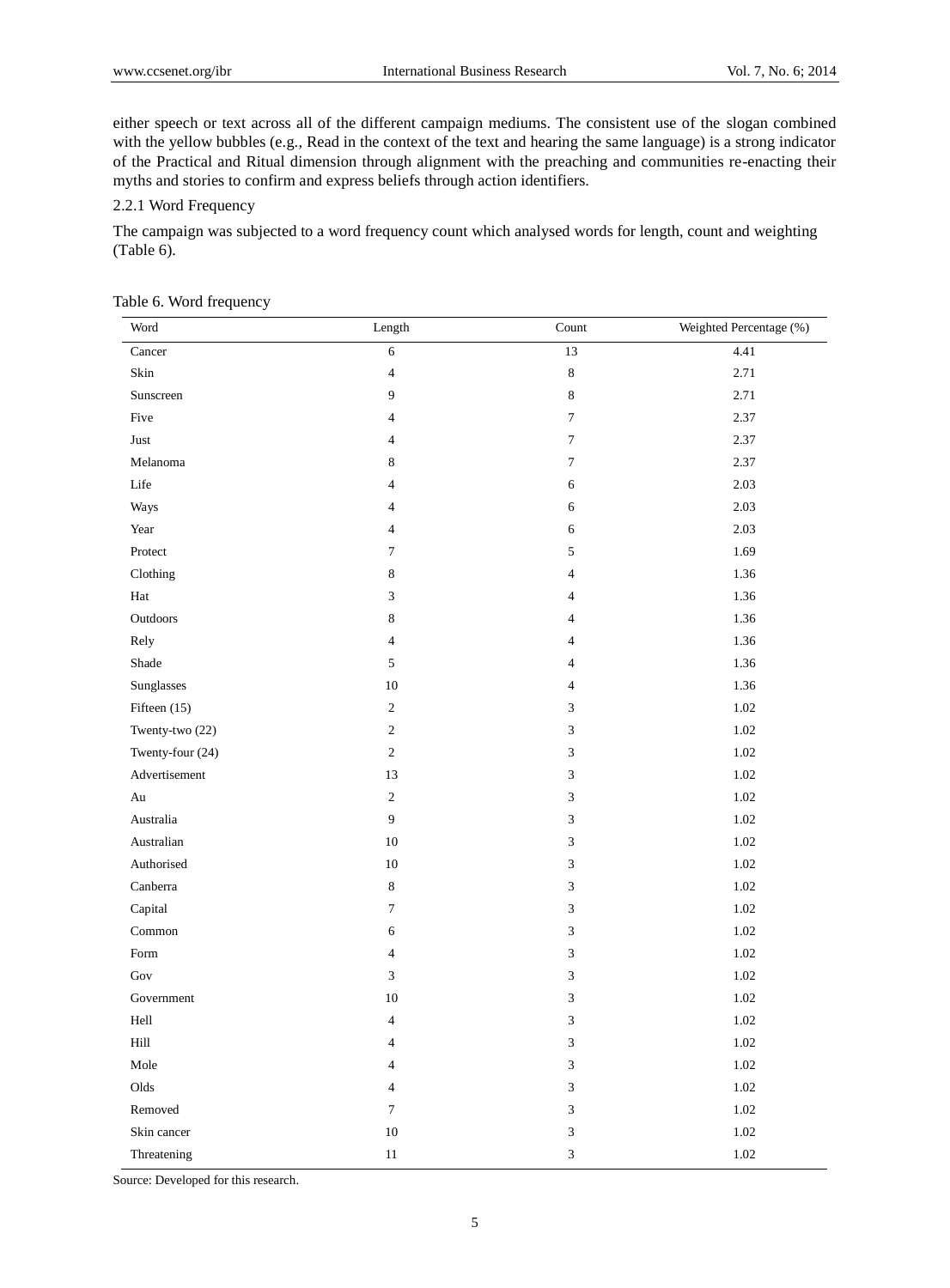The results indicate that thirty-seven  $(37)$  words had a weighting  $>1\%$ . The two  $(2)$  most common words 'cancer' and 'skin' are directly used in the campaign slogan which is prominent in both speech and text across all of the different campaign mediums. The third most common word 'sunscreen' is one (1) of the yellow bubbles and is either depicted as an image, speech or text across all of the different campaign mediums.

#### 2.2.2 Tree Map Analysis

The campaign as a whole was subjected to a tree map analysis of the seven (7) dimensions of religion and the identifiers within them (Table 7).

|  |  | Table 7. Tree map analysis—campaign |
|--|--|-------------------------------------|
|  |  |                                     |
|  |  |                                     |

| Nodes                                                   | Coding references | Items coded    |
|---------------------------------------------------------|-------------------|----------------|
| Practical and Ritual                                    | 16                | 6              |
| Practical and Ritual\Preaching                          | 14                | 6              |
| Ethical and Legal                                       | 10                | 5              |
| Ethical and Legal\Conformity                            | 9                 | 5              |
| <b>Experiential and Emotional</b>                       | 7                 | 5              |
| Social and Institutional                                | 7                 | 4              |
| Social and Institutional\Individual                     | 5                 | $\overline{4}$ |
| Experiential and Emotional\Dread                        | $\overline{4}$    | $\overline{4}$ |
| Social and Institutional\Symbols                        | 4                 | 4              |
| Doctrinal and Philosophical                             | 3                 | 3              |
| Social and Institutional\Group                          | 3                 | 2              |
| Ethical and Legal\Judgement of a person                 | $\mathfrak{2}$    | 2              |
| Experiential and Emotional\Enlightenment                | $\overline{2}$    | 2              |
| Narrative or Mythic                                     | 2                 | 2              |
| Narrative or Mythic\Human place in the universe         | $\overline{c}$    | 2              |
| Doctrinal and Philosophical\Reflection                  | 1                 | $\mathbf{1}$   |
| Doctrinal and Philosophical\Religious narrative         | $\mathbf{1}$      | $\mathbf{1}$   |
| Doctrinal and Philosophical\Ultimate reality            | 1                 | 1              |
| Ethical and Legal\A supernatural realm                  | $\mathbf{1}$      | $\mathbf{1}$   |
| Experiential and Emotional\Accumulation                 | 1                 | 1              |
| Practical and Ritual\Ethical insight                    | 1                 | 1              |
| Practical and Ritual\Re-enactment of myths and stories  | $\mathbf{1}$      | $\mathbf{1}$   |
| Practical and Ritual\Spiritual awareness                | 1                 | 1              |
| Protect yourself in five ways - The five yellow symbols | 1                 | 1              |
| Social and Institutional\Community membership           | 1                 | $\mathbf{1}$   |
| Social and Institutional\Exemplary individuals          | 1                 | 1              |
| Social and Institutional\Normative values               | $\mathbf{1}$      | $\mathbf{1}$   |

Source: Developed for this research.

The results from the tree map analysis indicate in order of most significant, the dimensions and the identifiers within them. Strong presence:

Ethical and Legal—Conformity and judgement.

The following identifier of the Ethical and Legal dimension whilst still evident had a minor presence: A supernatural realm.

Experiential and Emotional—Dread and enlightenment.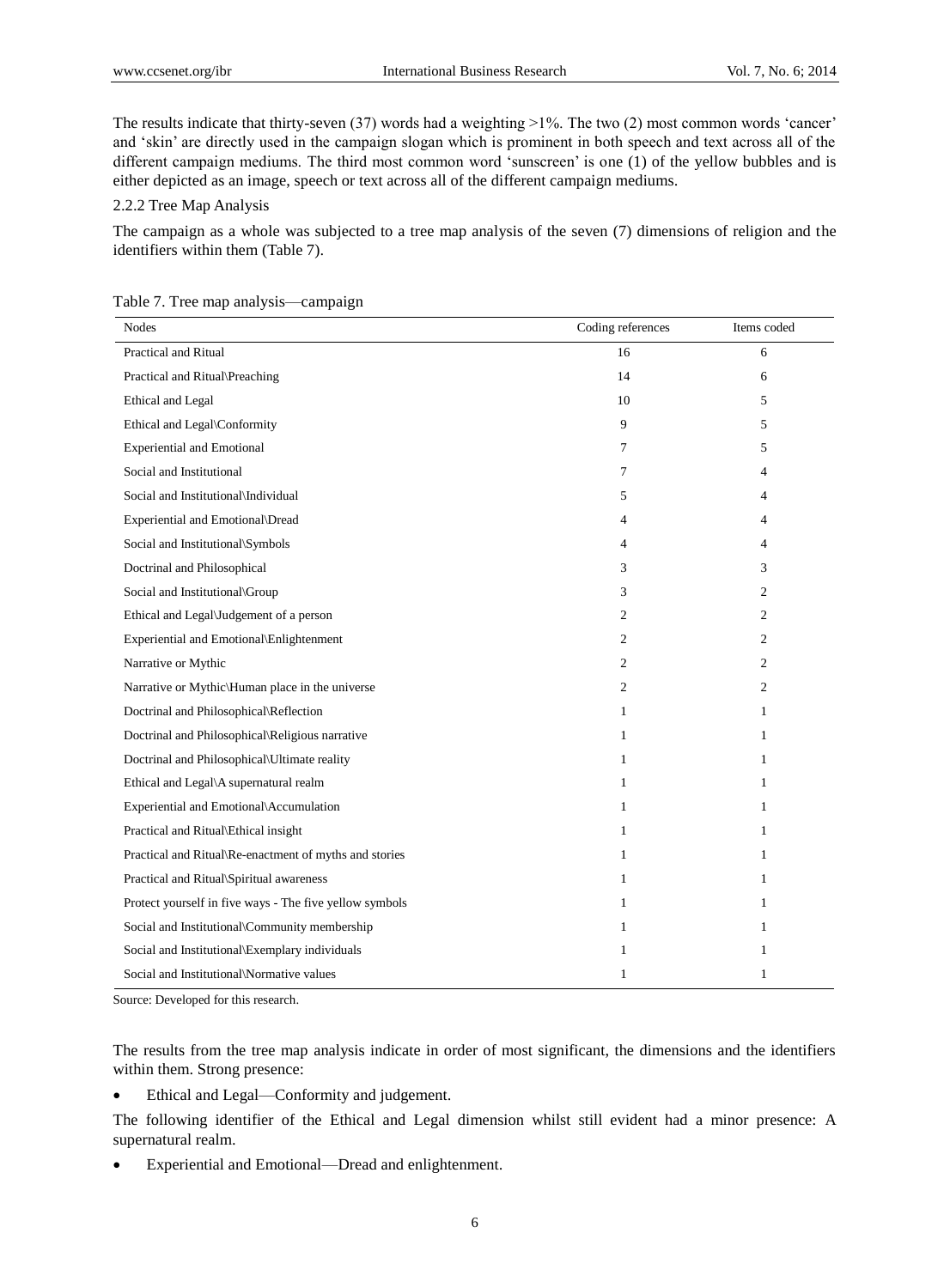The following identifier of the Experiential and Emotional dimension whilst still evident had a minor presence: Accumulation.

 Social and Institutional—Exemplary individuals, group community membership, individual, normative values and symbols.

Medium presence:

- Doctrinal and Philosophical—Reflection, religious narrative and ultimate reality;
- Practical and Ritual—Ethical insight, preaching and spiritual awareness.

Low presence:

Narrative or Mythic—Human place in the universe.

For further analysis, the different campaign mediums were subjected to a tree map analysis of the seven (7) dimensions of religion and the identifiers as a whole (Table 8).

| Sources       | Coding references | Items coded |
|---------------|-------------------|-------------|
| Print hell    | 35                | 22          |
| Print mole    | 21                | 13          |
| Print offend  | 16                | 8           |
| TV commercial | 14                | 10          |
| Radio champs  | 10                | 9           |
| Radio MCG     | 6                 | 6           |

Table 8. Tree map analysis—campaign mediums

Source: Developed for this research.

The results indicate that the images of the printed mediums (e.g., posters) of the campaign whilst portrayed as clinical and medical, actually have religious undertones with the use of the word ‗hell' in text format. Therefore, themes emerge from the mediums which include:

- Life as struggle;
- Life as pain that may or may not be overcome;
- Pain as something that can be prevented if you choose the right rituals;
- Survival.

Furthermore, the target audience is made to feel responsible for their own survival through taking part in the practical application of the five (5) symbolic yellow bubbles. The radio and TV mediums do not use the language of ‗hell'. There portrayal of clinical and medical is maintained through images and the message delivered by a professional and subject matter expert in the form of a melanoma surgeon. The Practical and Ritual dimension is evident with the 'Preaching' identifier a strong theme throughout the mediums. Finally, there is an avocation of rituals to encourage salvation from Skin Cancer through taking part in, and practicing the components of the five (5) symbolic yellow bubbles.

## *2.3 Campaign 3: Child Abuse—Adults Surviving Child Abuse (ASCA)*

The campaign slogan ‗*If only it was this easy to get over child abuse. For more than two million Australians it isn"t. We can"t change their past. Together, we can change their future*' is targeted towards adult survivors of child abuse. The results indicate that the slogan appears in either speech or text across all of the different campaign mediums. It provides the context and evokes a strong message, through ironic plays on every-day social and cultural practices.

The printed mediums of the campaign (e.g., posters) are very dark when read without the slogan as context. However, with the slogan printed along the bottom of the poster, it is a strong indicator of the Practical and Ritual and Ethical and Legal dimensions through the alignment with the assurance of salvation, community and hope identifiers. The TV and radio mediums draw explicitly on traditional and social ceremonies. Like the posters, the slogan provides the context to drive the message and ultimately the target audience to a more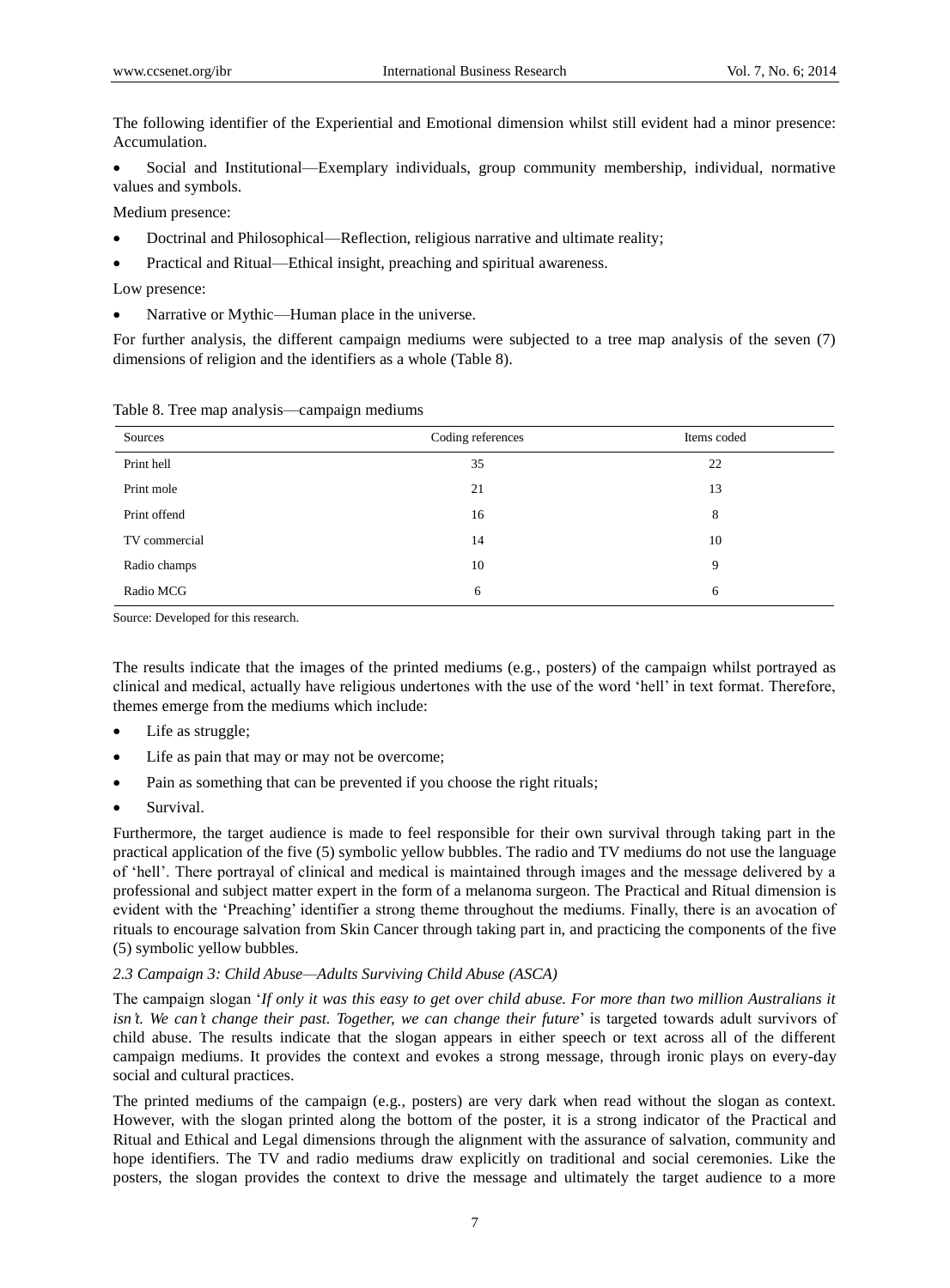positive place of being. The text highlights a sinister lurking of the ‗child abuser' in what should traditionally be a happy moment in a person's life. This invites the target audience to pass judgement on the abuser and empathise with the innocent adult survivor (e.g., victim of suffering). The verbal aspect of the slogan is intended to invoke emotions with the target audience of a promise of hope, peace and salvation for the innocent adult survivor and assurance that the membership of the Adults Surviving Child Abuse (ASCA) community may offer peace.

# 2.3.1 Word Frequency

The campaign was subjected to a word frequency count which analysed words for length, count and weighting (Table 9).

| Word                         | Length         | Count          | Weighted Percentage (%) |
|------------------------------|----------------|----------------|-------------------------|
| $\!$ Abuse                   | 5              | 18             | 2.99                    |
| Child                        | 5              | 17             | 2.82                    |
| $\boldsymbol{\mathsf{ASCA}}$ | $\overline{4}$ | 14             | 2.32                    |
| Change                       | 6              | 14             | 2.32                    |
| Slogan                       | 6              | 10             | 1.66                    |
| $\operatorname{Get}$         | 3              | $\tau$         | 1.16                    |
| Image                        | 5              | $\overline{7}$ | 1.16                    |
| $\operatorname{Two}$         | 3              | $\overline{7}$ | 1.16                    |
| Australians                  | 11             | 6              | 1.00                    |
| Easy                         | $\overline{4}$ | $\sqrt{6}$     | 1.00                    |
| Future                       | 6              | 6              | 1.00                    |
| Million                      | $\overline{7}$ | $\sqrt{6}$     | 1.00                    |
| Past                         | $\overline{4}$ | 6              | 1.00                    |
| Print                        | 5              | 6              | 1.00                    |

Table 9. Word frequency

Source: Developed for this research.

The results indicate that fourteen  $(14)$  words had a weighting  $>1\%$ . The two  $(2)$  most common words 'abuse' and ‗child' are directly used in the campaign slogan which is prominent in both speech and text across all of the different campaign mediums.

# 2.3.2 Tree Map Analysis

The campaign as a whole was subjected to a tree map analysis of the seven (7) dimensions of religion and the identifiers within them (Table 10).

|  | Table 10. Tree map analysis—campaign |  |
|--|--------------------------------------|--|
|  |                                      |  |

| <b>Nodes</b>                            | Coding references | Items coded |
|-----------------------------------------|-------------------|-------------|
| Ethical and Legal                       | 16                | 11          |
| Ethical and Legal Judgement of a person | 16                | 11          |
| <b>Experiential and Emotional</b>       | 9                 | 7           |
| Practical and Ritual                    | 9                 | 9           |
| Practical and Ritual\Ceremonies         | 8                 | 8           |
| Experiential and Emotional\Guilt        | 6                 | 6           |
| Experiential and Emotional\Dread        | 4                 | 4           |
| Social and Institutional                | 4                 | 4           |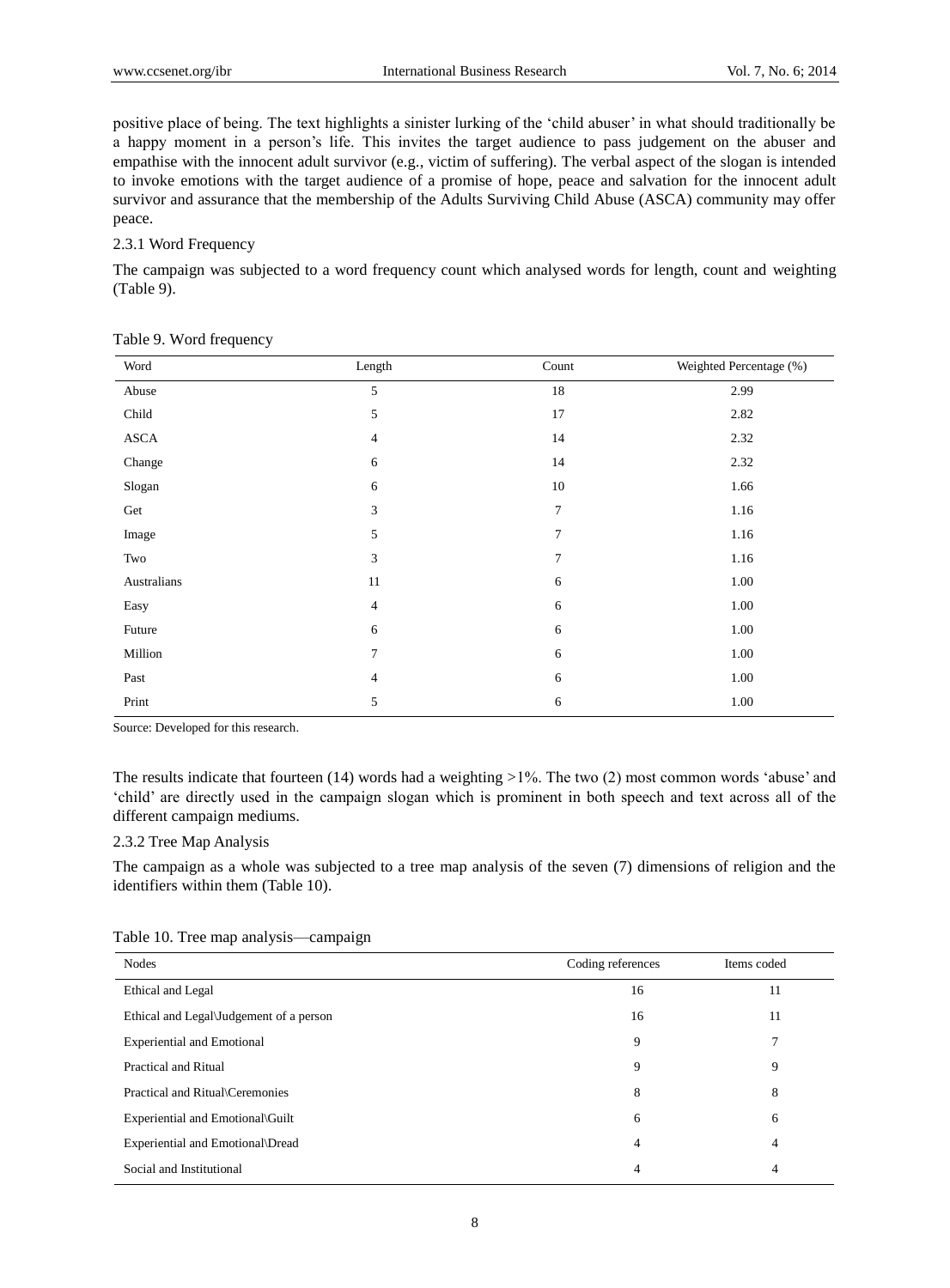| Doctrinal and Philosophical                             | $\mathfrak{2}$ | $\overline{c}$ |
|---------------------------------------------------------|----------------|----------------|
| Doctrinal and Philosophical\Worldly views and salvation | $\mathfrak{2}$ | 2              |
| Experiential and Emotional\Assurance of salvation       | $\overline{c}$ | 2              |
| Experiential and Emotional\Comfort                      | $\overline{c}$ | $\overline{c}$ |
| Experiential and Emotional\Liberation                   | $\mathfrak{2}$ | 2              |
| Experiential and Emotional\Security                     | $\overline{c}$ | 2              |
| Practical and Ritual\Ethical insight                    | 2              | 2              |
| Social and Institutional\Community membership           | $\mathfrak{2}$ | 2              |
| Social and Institutional\Group                          | $\overline{c}$ | $\overline{2}$ |
| Social and Institutional\Group bonding                  | $\overline{2}$ | $\overline{c}$ |
| Social and Institutional\Normative values               | $\overline{2}$ | 2              |
| The Material                                            | $\overline{2}$ | $\overline{c}$ |
| Doctrinal and Philosophical\Reflection                  | 1              | 1              |
| Experiential and Emotional\Enlightenment                | 1              | 1              |
| Experiential and Emotional\Inner peace                  | $\mathbf{1}$   | 1              |
| Narrative or Mythic\The nature of humans                | 1              | 1              |
| Practical and Ritual\Preaching                          | 1              | 1              |
| Social and Institutional\Formally organised             | $\mathbf{1}$   | $\mathbf{1}$   |
| The Material\Sacred areas                               | 1              | 1              |
| The Material\Sacred places                              | 1              | 1              |
|                                                         |                |                |

Source: Developed for this research.

The results from the tree map analysis indicate in order of most significant, the dimensions and the identifiers within them. Strong presence:

Practical and Ritual—Ceremonies.

The following identifiers of the Practical and Ritual dimension whilst still evident had a minor presence: Ethical insight and preaching

Experiential and Emotional—Dread and guilt.

The following identifiers of the Experiential and Emotional dimension whilst still evident had a minor presence: Assurance of salvation, comfort, enlightenment, inner peace, liberation and security:

- Ethical and Legal—Judgement of a person.
- Social and Institutional—Community members, conformity, formally organised, group, group bonding, normative values.

Medium presence:

Doctrinal and Philosophical—Worldly views and assurance of salvation.

Low Presence:

- Narrative and Mythic—The nature of humanity.
- The Material—Sacred place (e.g., the wedding).

For further analysis, the different campaign mediums were subjected to a tree map analysis of the seven (7) dimensions of religion and the identifiers as a whole (Table 11).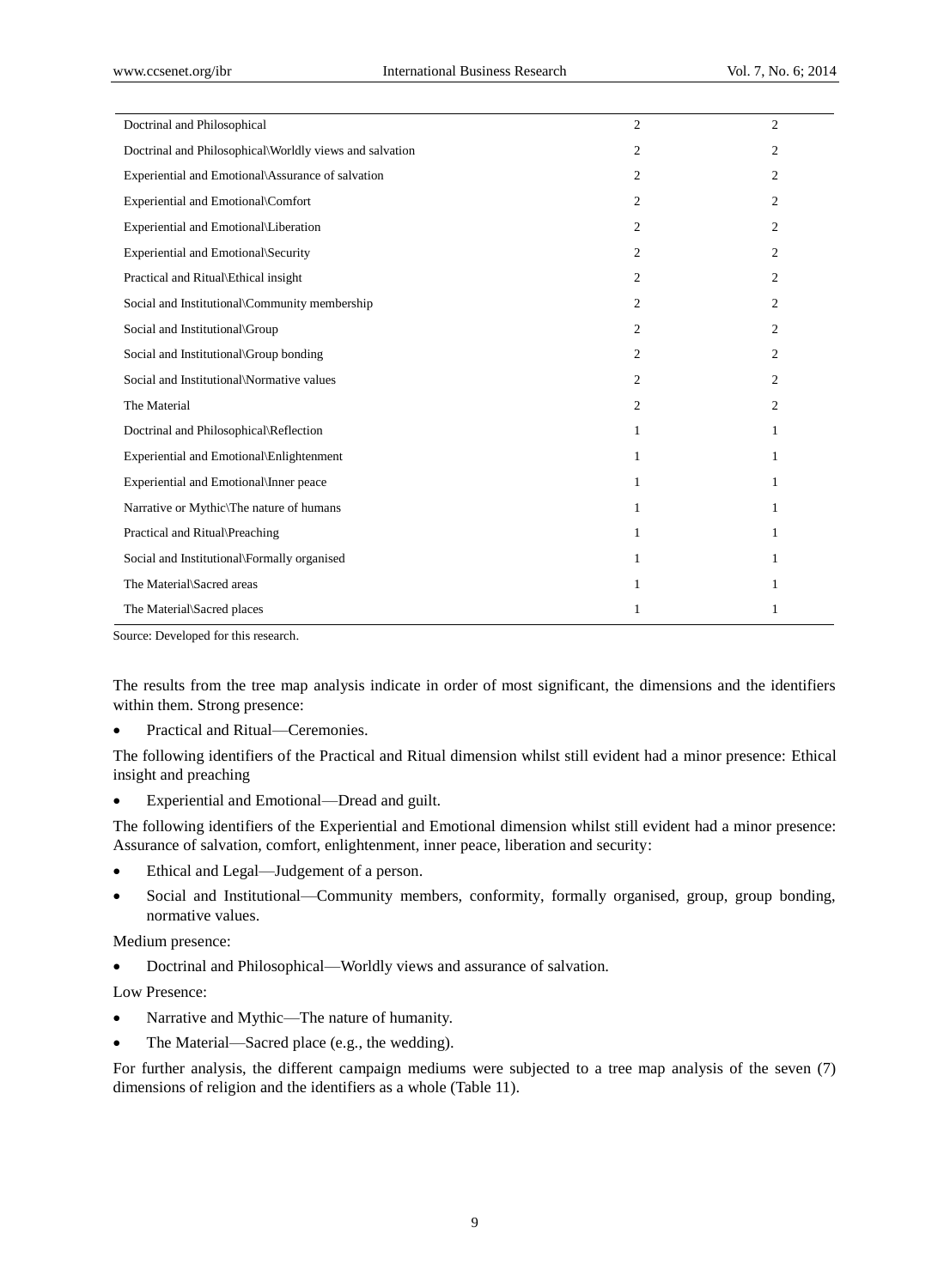| <b>Nodes</b>                      | Coding references | Items coded |
|-----------------------------------|-------------------|-------------|
| Father of the bride TV commercial | 25                | 24          |
| Campaign slogan                   | 16                | 16          |
| Print card (2)                    | 9                 | 9           |
| Radio 21st birthday (30sec)       | 9                 | 7           |
| Radio birthday (60sec)            | 8                 | 4           |
| Radio rugby (30sec)               | 8                 | 6           |
| Print cake                        |                   | 7           |
| Radio birthday (30sec)            | 6                 | 4           |
| Print beach                       | 5                 | 4           |
| Print T-shirt                     | 5                 | 5           |
| Radio 21st birthday (60sec)       | 4                 | 4           |
| Radio rugby (60sec)               | ◠                 | 2           |

#### Table 11. Tree map analysis—Campaign mediums

Source: Developed for this research.

The results indicate that judgement is a key element of the campaign and has a strong presence as an identifier from the Ethical and Legal dimension. The judgement of a person is directed towards the child abuser, who is not the target-audience of the campaign. The target audience of the campaign is any adult survivor of child abuse. Judgement of the child abuser is encouraged in order to emphasise the innocence of the adult survivor of child abuse. However, the adult survivor of child abuse may still feel guilt even though they are innocent (e.g., as indicated in the slogan). The message invokes the intensity that the guilt is misplaced and can be altered through salvation because the survivor is innocent. Salvation can occur through encouraging the target audience (e.g., adult survivor of child abuse) to join the community membership of the ASCA organisation. A new theme emerges in the printed mediums of the campaign (e.g., posters) that suggests 'shaming' which is strongly linked to guilt. The shaming appears to be directed at the child abuser rather than the adult survivor of child abuse (e.g., target audience).

## *2.4 Campaign 4: Health—Measure Up*

The campaign slogan *"How do you measure up?"* is targeted towards encouraging male and female adults to decrease their risk of the diseases associated with higher than average waist measurements. The results indicate that the slogan appears in either speech or text across all of the different campaign mediums. The campaign slogan invokes judgement of a person through social norms and is a strong indicator of the Ethical and Legal dimension through alignment with the producers and citizens at every level of existence judge a person identifier. This is further enhanced through the strong use of symbols, particularly the tape measure.

## 2.4.1 Word Frequency

The campaign was subjected to a word frequency count which analysed words for length, count and weighting (Table 12).

| Word         | Length         | Count | Weighted Percentage (%) |
|--------------|----------------|-------|-------------------------|
| Risk         | 4              | 33    | 3.23                    |
| Increased    | 9              | 25    | 2.44                    |
| Measure      | $\mathcal{I}$  | 18    | 1.76                    |
| Two $(2)$    |                | 17    | 1.66                    |
| Health       | 6              | 14    | 1.37                    |
| Australian   | 10             | 11    | 1.08                    |
| Day          | 3              | 11    | 1.08                    |
| Go           | $\overline{c}$ | 11    | 1.08                    |
| Tape measure | 11             | 11    | 1.08                    |

|  |  |  |  | Table 12. Word frequency |
|--|--|--|--|--------------------------|
|--|--|--|--|--------------------------|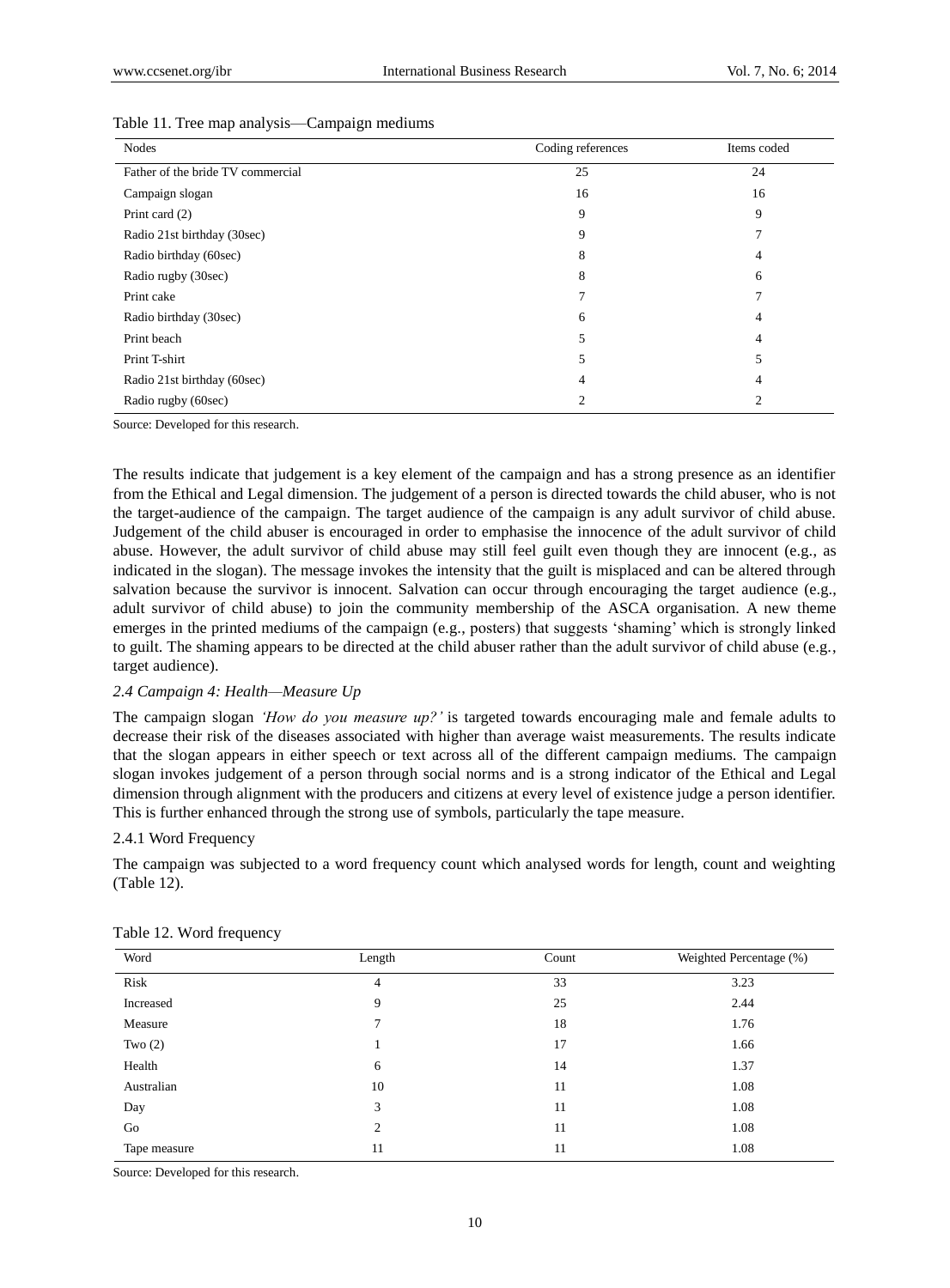The results indicate that nine (9) words had a weighting  $>1\%$ . The two (2) most common words 'risk' and ‗increased' are directly used in all of the print mediums of the campaign. The third (3) most common word ‗measure' is directly used in the campaign slogan which is prominent in both speech and text across all of the different campaign mediums.

#### 2.4.2 Tree Map Analysis

The campaign as a whole was subjected to a tree map analysis of the seven (7) dimensions of religion and the identifiers within them (Table 13).

|  |  | Table 13. Tree map analysis—campaign |
|--|--|--------------------------------------|
|  |  |                                      |

| Nodes                                             | Coding references | Items coded    |
|---------------------------------------------------|-------------------|----------------|
| Ethical and Legal                                 | 52                | 12             |
| Social and Institutional                          | 44                | 10             |
| <b>Experiential and Emotional</b>                 | 43                | 10             |
| Ethical and Legal\Judgement of a person           | 42                | 12             |
| Ethical and Legal\Conformity                      | 40                | 12             |
| Practical and Ritual                              | 40                | 12             |
| Practical and Ritual\Preaching                    | 39                | 11             |
| Social and Institutional\Individual               | 38                | 9              |
| Social and Institutional\Normative values         | 38                | 10             |
| Experiential and Emotional\Guilt                  | 30                | 10             |
| Experiential and Emotional\Assurance of salvation | 15                | 8              |
| Social and Institutional\Community membership     | 12                | 5              |
| Social and Institutional\Group                    | 12                | 6              |
| Experiential and Emotional\Enlightenment          | 11                | $\overline{4}$ |
| Experiential and Emotional\Comfort                | 10                | 5              |
| Experiential and Emotional\Liberation             | 10                | $\overline{4}$ |
| Experiential and Emotional\Security               | 10                | 5              |
| Doctrinal and Philosophical                       | 7                 | 5              |
| Doctrinal and Philosophical\Reflection            | 7                 | 5              |
| Social and Institutional\Functioning society      | 5                 | $\overline{c}$ |
| Experiential and Emotional Inner peace            | 4                 | $\overline{c}$ |
| Social and Institutional\Group bonding            | 3                 | $\overline{2}$ |
| Practical and Ritual\Ethical insight              | $\overline{2}$    | $\mathbf{1}$   |
| Social and Institutional\Formally organised       | $\overline{c}$    | $\overline{c}$ |
| Social and Institutional\Participation in public  | $\overline{c}$    | 1              |
| Ethical and Legal\Supernatural realm              | $\mathbf{1}$      | 1              |
| Practical and Ritual\Ceremonies                   | 1                 | 1              |
| Social and Institutional\Buildings                | $\mathbf{1}$      | 1              |
| Social and Institutional\Symbols                  | $\mathbf{1}$      | 1              |

Source: Developed for this research.

The results from the tree map analysis indicate in order of most significant, the dimensions and the identifiers within them. Strong presence: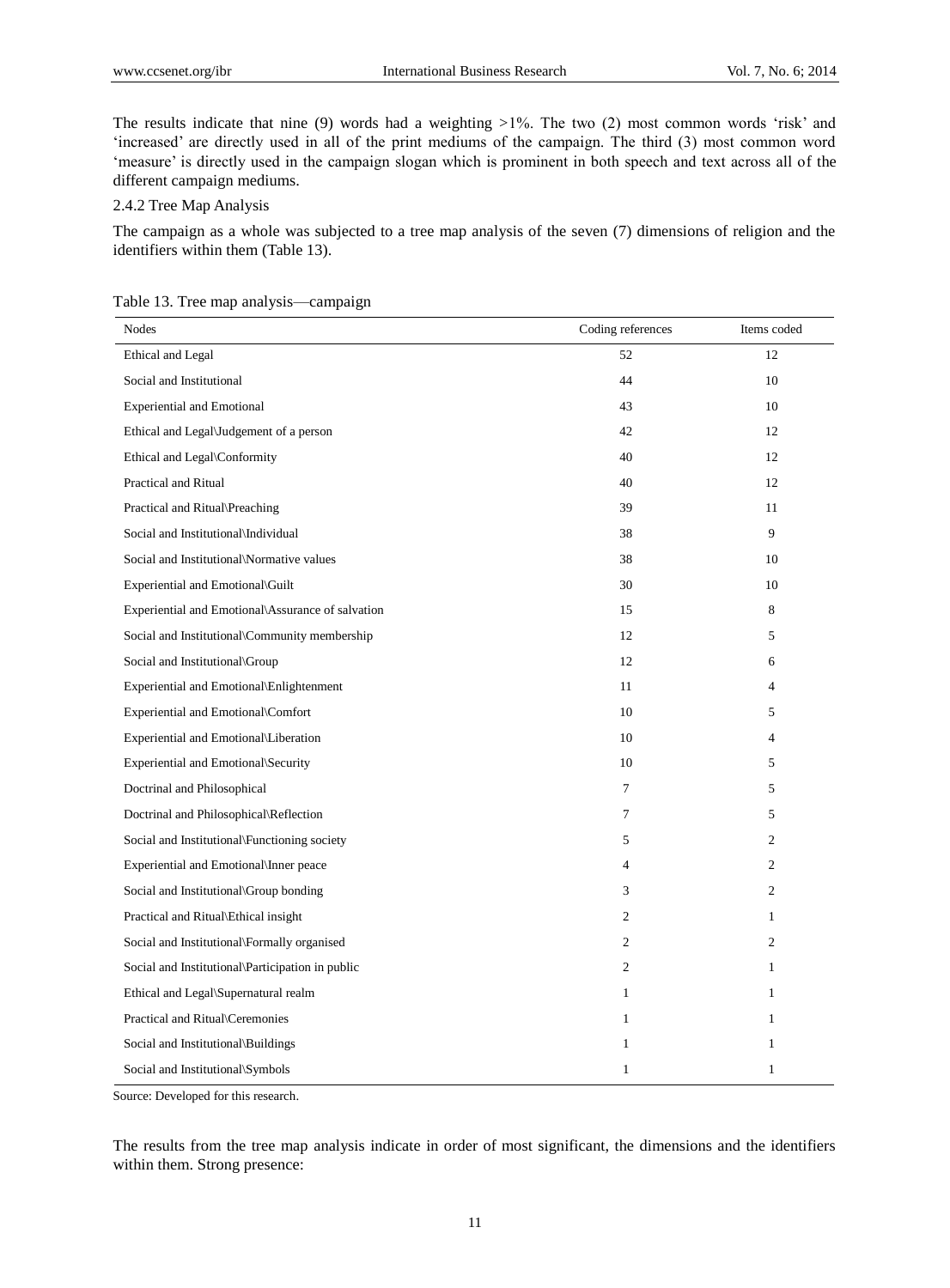Social and Institutional—Community membership, individuals, group, normative values.

The following identifiers of the Social and Institutional dimension whilst still evident had a minor presence: Buildings, formally organised, functioning society, group bonding, participation in public and symbols.

Experiential and Emotional—Assurance of salvation, comfort, enlightenment, guilt, liberation and security.

The following identifier of the Experiential and Emotional dimension whilst still evident had a minor presence: Inner peace.

- Ethical and Legal—Conformity and judgement of a person.
- Practical and Ritual—Preaching.

The following identifiers of the Practical and Ritual dimension whilst still evident had a minor presence: Ceremonies and ethical insight.

Medium presence:

Doctrinal and Philosophical—Reflection.

Low presence:

There was no presence of either of the following dimensions:

- Narrative or Mythic.
- The Material.

For further analysis, the different campaign mediums were subjected to a tree map analysis of the seven (7) dimensions of religion and the identifiers as a whole (Table 14).

| <b>Nodes</b>             | Coding references | Items coded |
|--------------------------|-------------------|-------------|
| Print male               | 98                | 18          |
| TV commercial            | 74                | 17          |
| Print more               | 69                | 18          |
| Print female             | 66                | 21          |
| Outdoor shopping trolley | 57                | 21          |
| Turn around              | 52                | 15          |
| Radio 30 second          | 28                | 12          |
| Radio 45 second          | 27                | 13          |
| Outdoor shopping-center  | 22                | 13          |
| Radio 60 second          | 13                | 13          |
| Outdoor chronic female   | 10                | 5           |
| Outdoor chronic male     | 10                | 6           |

Table 14. Tree map analysis**—**campaign mediums

Source: Developed for this research.

The results indicate that judgement is a key element of the campaign and has a strong presence as an identifier from the Ethical and Legal dimension. There are three key symbols evident within both the printed and TV mediums of the campaign:

- Tape measure in the shape of a 'question mark';
- Tape measure in the form of a plank;
- The expanding and shrinking stomach.

The tape measure is a powerful symbol and it is a different way of conceptualising health instead of weight. The tape measure is presented in two (2) different symbolic states which in turn makes the symbolism more powerful as it is presented twice and thus reinforced. It is also a symbol with pre-ascribed meaning in western culture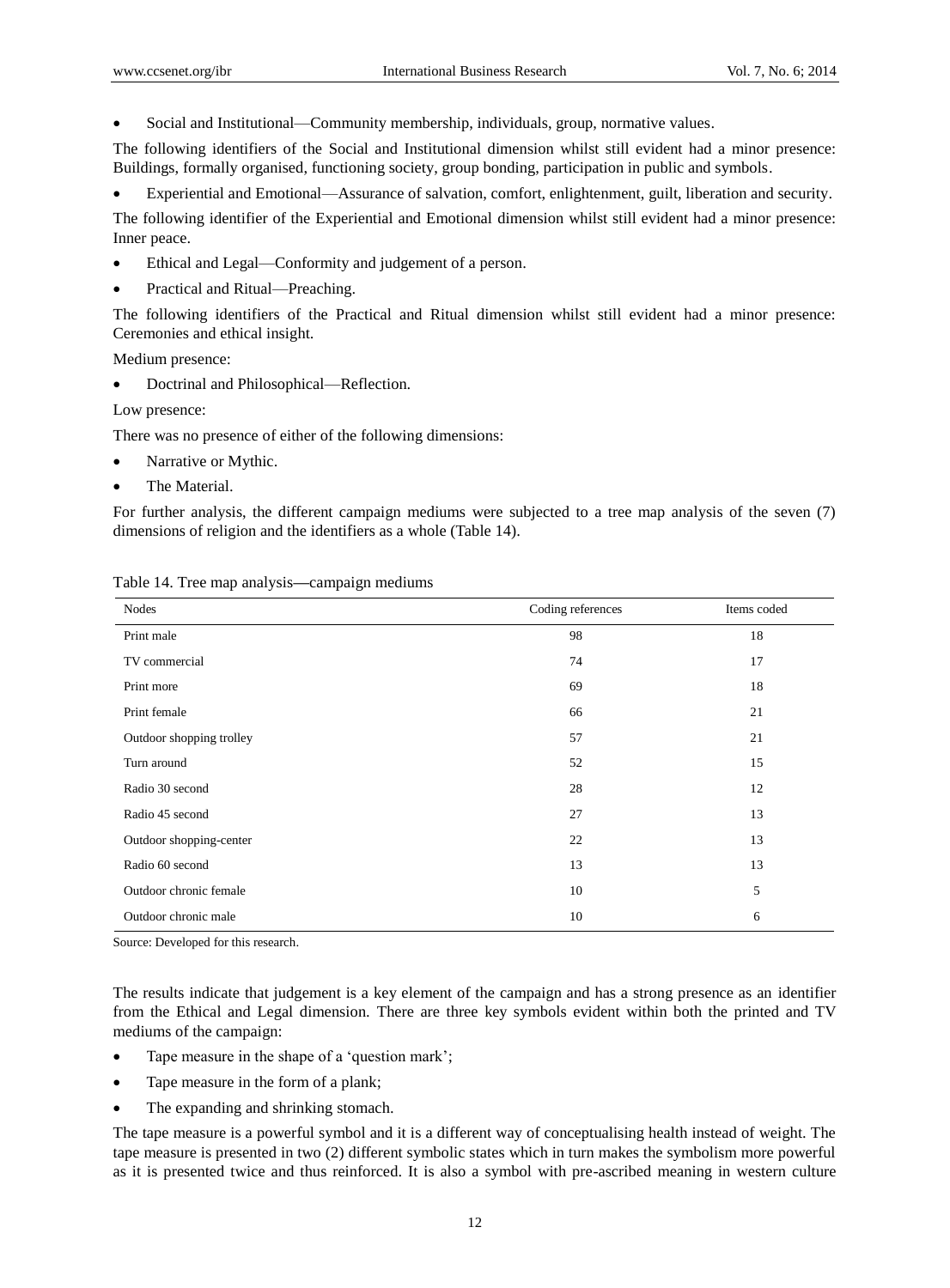where society is encouraged to pay attention to the look and shape of their bodies. Where the tape measure occurs as a ‗question mark', judgement of a person is invoked through questioning the target audiences' conformity to normative values. Where the tape measure appears as a plank, the journey from obesity to health is offered (e.g., assurance of salvation).

The 'expanding and shrinking stomach' symbol, like the tape measure symbols, also carries meaning in western culture. The 'fat' stomach is judged and guilt at not conforming is present where one does not conform.

Combined, all three (3) symbols are laden with meaning. These are culturally and socially specific representations of health and body image. The presence of the salvation, judgement and conformity identifiers is a strong indicator of both the Doctrinal and Philosophical and Ethical and Legal dimensions being evident throughout the campaign. For the target audience, those who already occupy a healthy weight are assured of their reduced risk to illness and disease whereas those who do not 'measure up' because of excessive waist lines, are faced with guilt. The terms 'turn around' offers salvation through changing one's lifestyle. This salvation requires a journey and this is an explicit emergent theme.

Within the printed mediums of the campaign (e.g. posters), conformity through judgement of lifestyle is highly evident. The text combined with the images in the posters invoke judgement focusing on the fat around the male or female body's waist and conformity through questioning the target audience's lifestyle with the slogan 'how do you measure up?'. A below the average waist measurement indicates conformity whilst an above the average waist measurement offers the target audience a choice to 'measure up', an opportunity to take action and ultimately become conforming. Across the different campaign mediums, ‗preaching language' is less evident. The central theme instead focuses on individual achievement and liberation through conforming to societal values on weight and health. Walking to an unhealthy lifestyle, turning ones back on it and walking towards a healthy lifestyle explicitly indicates a journey and positive transformation.

## *2.5 Campaign 5: Smoking*—*4000 Chemicals*

The campaign slogan 'Now is the time to quit. Every cigarette is doing you damage' is targeted towards encouraging young Australians aged 18 to 24 years to reject smoking. The results indicate that the slogan appears in either speech or text across all of the different campaign mediums. The 'cigarette' is very symbolic and is used to ascribe negative attributes to the act of smoking to encourage the target audience to see cigarettes as harmful. However, the symbolic nature does not do this alone. The symbolism is combined with the presence of the guilt and judgement identifiers which is a strong indicator of both the Experiential and Emotional and Ethical and Legal dimensions being evident throughout the campaign.

## 2.5.1 Word frequency

The campaign was subjected to a word frequency count which analysed words for length, count and weighting (Table 15).

| Word            | Length         | Count | Weighted Percentage (%) |
|-----------------|----------------|-------|-------------------------|
| Smoking         | $\tau$         | 252   | 1.98                    |
| One $(1)$       | $\mathbf{1}$   | 241   | 1.89                    |
| <b>NTC</b>      | 3              | 217   | 1.70                    |
| Three $(3)$     | $\mathbf{1}$   | 184   | 1.44                    |
| <b>Smokers</b>  | $\tau$         | 175   | 1.37                    |
| Two $(2)$       | 1              | 173   | 1.36                    |
| Campaign        | 8              | 173   | 1.36                    |
| Year: 2010      | $\overline{4}$ | 161   | 1.26                    |
| Eighteen $(18)$ | $\overline{2}$ | 129   | 1.01                    |

Table 15. Word frequency

Source: Developed for this research.

The results indicate that nine  $(9)$  words had a weighting  $>1\%$ . The most common words 'smoking' are directly used and prominent in both speech and text across all of the different campaign mediums.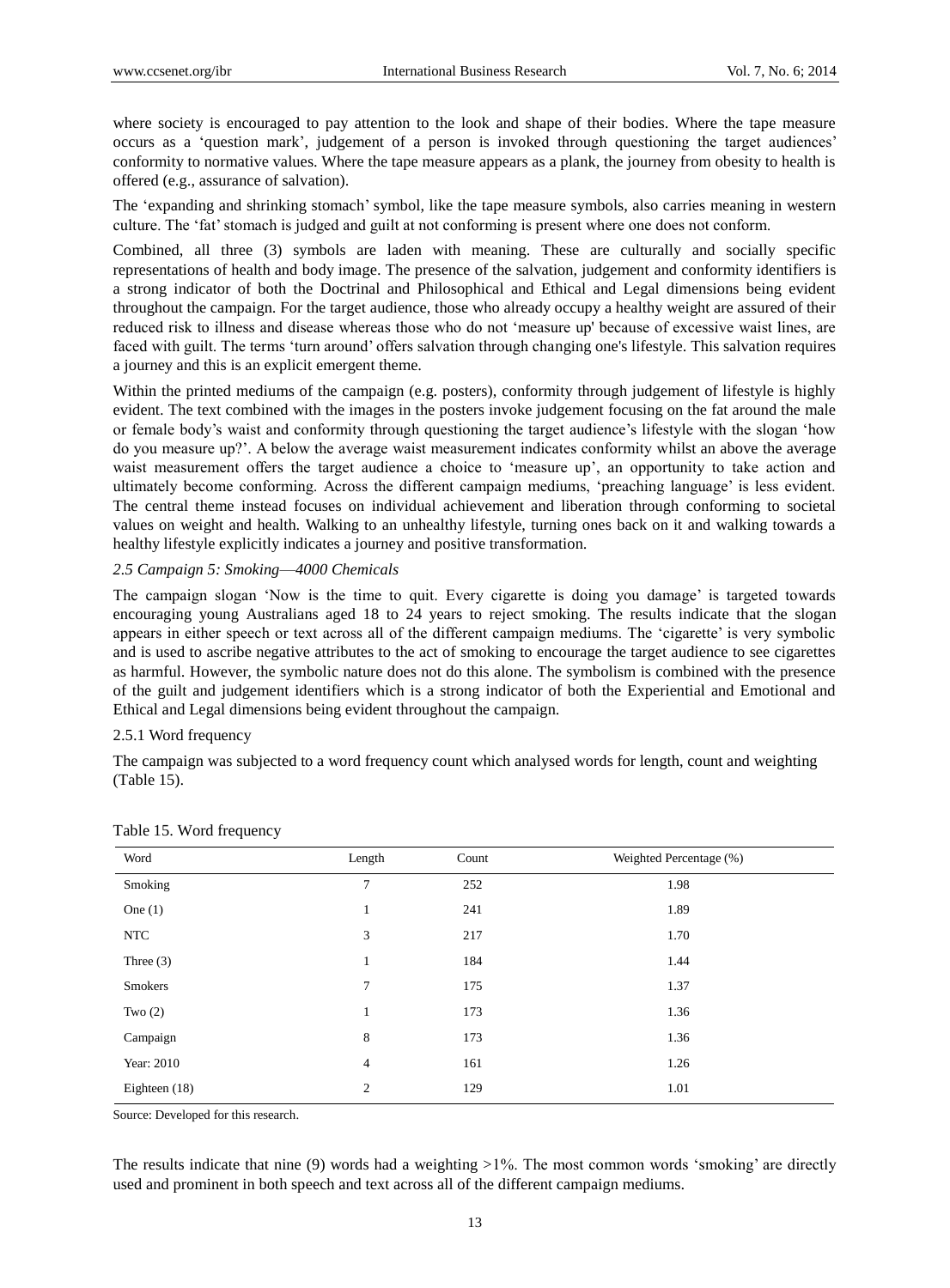# 2.5.2 Tree Map Analysis

The campaign as a whole was subjected to a tree map analysis of the seven (7) dimensions of religion and the identifiers within them. Table 16 below shows the results.

| Table 16. Tree map analysis—campaign |  |  |  |  |  |
|--------------------------------------|--|--|--|--|--|
|--------------------------------------|--|--|--|--|--|

| <b>Nodes</b>                                  | Coding references | Items coded    |
|-----------------------------------------------|-------------------|----------------|
| Ethical and Legal                             | 11                | 4              |
| Ethical and Legal\Judgement of a person       | 10                | 4              |
| Practical and Ritual                          | 10                | 4              |
| Practical and Ritual\Preaching                | 10                | 4              |
| <b>Experiential and Emotional</b>             | 8                 | $\overline{4}$ |
| Experiential and Emotional\Guilt              | 8                 | 4              |
| Social and Institutional                      | 8                 | 3              |
| Ethical and Legal\Conformity                  | 6                 | 4              |
| Social and Institutional\Individual           | 6                 | 3              |
| Experiential and Emotional\Dread              | 3                 | $\overline{2}$ |
| Social and Institutional\Normative values     | 3                 | 1              |
| Social and Institutional\Community membership | 2                 | $\overline{2}$ |
| Social and Institutional\Group                | $\overline{c}$    | $\overline{2}$ |
| Social and Institutional\Functioning society  | 1                 | 1              |

Source: Developed for this research.

The results from the tree map analysis indicate in order of most significant, the dimensions and the identifiers within them. Strong presence:

 Social and Institutional—Community membership, functioning society group, individual and normative values.

- Ethical and Legal—Conformity and judgement of a person.
- Experiential and Emotional—Dread and guilt.

Medium presence:

Practical and Ritual—Preaching.

Low presence:

No dimensions or identifiers met this criterion.

For further analysis, the different campaign mediums were subjected to a tree map analysis of the seven (7) dimensions of religion and the identifiers as a whole (Table 17).

| Nodes         | Coding references | Items coded |
|---------------|-------------------|-------------|
| Print parent  | 34                | 12          |
| TV commercial | 31                | 11          |
| Radio imagine | 12                | 12          |
| Print youth   | 11                |             |

Table 17. Tree map analysis**—**campaign mediums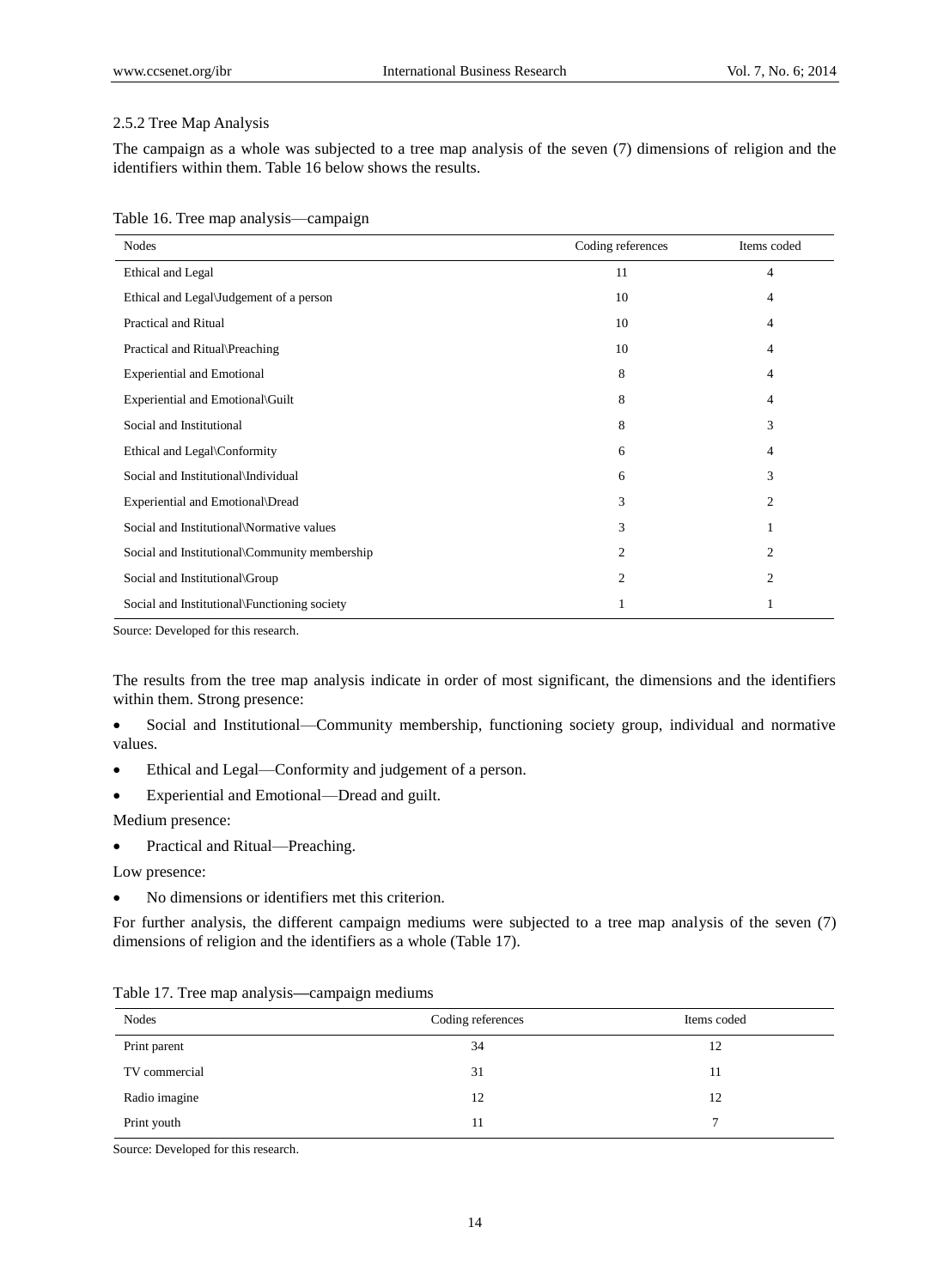The results indicate that judgement is a key element of the campaign and has a strong presence as an identifier from the Ethical and Legal dimension. Overall, the presence of the dimensions of religion and the identifiers is quite low in this campaign. Four (4) of the seven (7) dimensions appear to have an almost equal presence. In terms of the number of mediums that make-up the campaign, it could be considered that they are quite low which in turn may represent the reason for the overall presence of dimensions and identifiers. The campaign mediums encourage the target audience through appealing to them as community members (e.g., smokers or would-be-smokers). This community is not portrayed in a positive way because it goes against or is in opposition to a functioning society with normal values because those who smoke are knowingly causing physical harm to those around them (e.g., children).

Interestingly, only five (5) of the 4000 chemicals in cigarette smoke are listed to highlight the damaging chemicals that are inhaled into the body. The campaign mediums use a 'preaching' context to help deliver and infuse the campaign message. Preaching is a strong indicator of the Practical and Ritual dimension which has a medium presence throughout the campaign. Furthermore, the campaign makes reference to an 'unborn baby' which acts as a symbol as a prediction of the future. The symbolism encourages the target audience to think ahead in terms of the future and dread the effects of smoking, not only to themselves but to their current or future potential family.

# **3. Collective Review of All Campaigns**

The Material and Narrative or Mythic dimensions had little to no presence across the five (5) campaigns. Typically, these two (2) dimensions and their indicators are generally more explicit with their religious content whilst in contrast; the five (5) campaigns do not appear to use religious contexts explicitly or consciously. However, the campaign for 'Skin Cancer' represents an anomaly and is an exception to the rule. The campaign slogan explicitly draws on 'a supernatural realm' which is a strong indication of the Ethical and Legal dimension through use of the word 'hell'.

The following five (5) dimensions were visible across the five (5) campaigns:

- 1) Doctrinal and Philosophical.
- 2) Ethical and Legal.
- 3) Experiential and Emotional.
- 4) Practical and Ritual.
- 5) Social and Institutional.

However, not all of the identifiers within these dimensions were present. Within the Doctrinal and Philosophical dimension, on some instances, only one identifier is present across some of the campaigns. Of the five (5) dimensions visible within the campaigns, the identifiers relating to each dimension that occurred have been highlighted in bold and the indicators that did not occur are in plain text (Table 18).

| Dimension                         | Identifiers                                                                                                                                                                                                                                                                                                                                                                                                                                                |
|-----------------------------------|------------------------------------------------------------------------------------------------------------------------------------------------------------------------------------------------------------------------------------------------------------------------------------------------------------------------------------------------------------------------------------------------------------------------------------------------------------|
| Doctrinal and philosophical       | Doctrines, systematic formulation of religious teachings and beliefs, sacred texts, the nature of                                                                                                                                                                                                                                                                                                                                                          |
|                                   | divinity, ultimate reality, the relationship of humans to an ultimate, real, divinity. <b>Religious</b>                                                                                                                                                                                                                                                                                                                                                    |
|                                   | <b>narrate, reflection</b> , structured beliefs beyond the symbolic aspect of myths, faith, and values of a                                                                                                                                                                                                                                                                                                                                                |
|                                   | tradition, worldly views and salvation.                                                                                                                                                                                                                                                                                                                                                                                                                    |
| Ethical and Legal                 | Laws, rules, guidelines or behavioural precepts for conduct according to which the<br>community, employees, employers, consumers, producers and citizens at every level of                                                                                                                                                                                                                                                                                 |
|                                   | existence judge a person, conformity, a supernatural realm and higher being of a particular faith.                                                                                                                                                                                                                                                                                                                                                         |
| <b>Experiential and Emotional</b> | Evoking religious feelings, direct experiences of the divine, visions, enlightenment, security,<br>comfort, awe, inexplicable presence, mystery, ecstasy, dread, guilt, awe, devotion, liberation,<br>inner peace, bliss, assurance of salvation, brilliant emptiness, an expanded sense of identity,<br>accumulation of religious knowledge and experiences and unconscious, super-conscious and/or<br>neurologically induced events of a higher reality. |
| Practical and Ritual              | Practices and rituals of different traditions and cultures, <b>preaching</b> , prayers, <b>ceremonies</b> ,<br>meditation, worship, spiritual awareness, <b>ethical insight</b> , communities re-enacting their myths and<br>stories to confirm and express beliefs through action.                                                                                                                                                                        |

Table 18. Identifiers relating to each dimension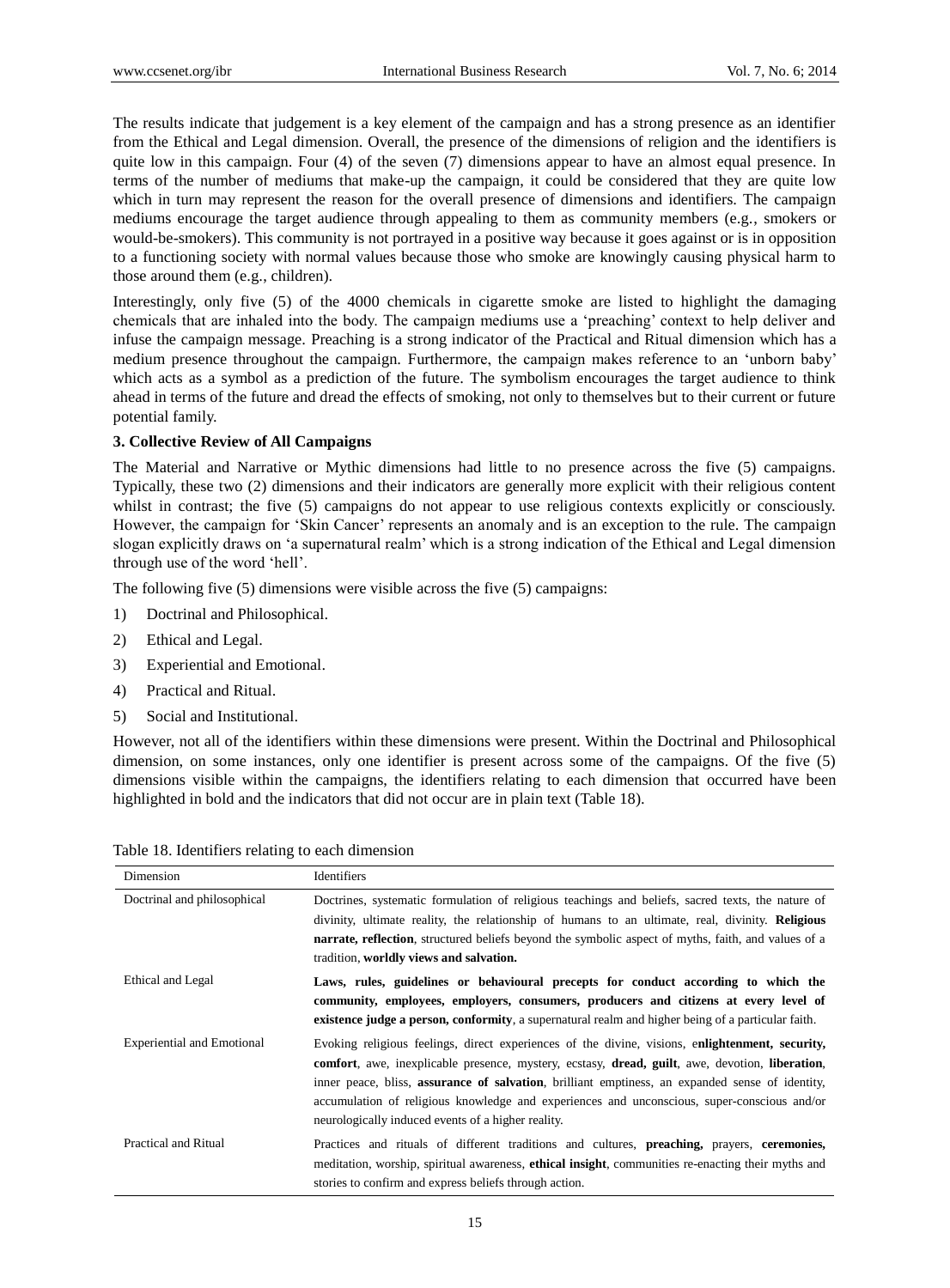| Social and Institutional | Tradition, belief system, social organisation, shared and implied attitudes practiced by             |
|--------------------------|------------------------------------------------------------------------------------------------------|
|                          | individuals or the group, community membership, participation in public, exemplary                   |
|                          | individuals, buildings, works of art, cities, symbols, idols, other creations and places of worship, |
|                          | formally organised, a sense of normative values, group bonding, functioning society and a            |
|                          | community to live in.                                                                                |

Source: Adapted from Smart (1996); Van Esch and Van Esch (2013).

#### *3.1 Common Themes Across the Campaigns*

The preaching identifier which is a strong indicator of the Practical and Ritual dimension is the only common theme that is evident throughout all five (5) campaigns. However, it is explicitly evident as a mode of delivering the information within each campaign. Noting that assurance of salvation, conformity and preaching are all closely linked to judgement and together form the synthesis of the emergent theme. Interestingly, an emergent theme is the use of conflicting identifiers to drive the voluntary behaviour change of the target audience. Within the Experiential and Emotional dimension, the identifiers: Assurance of Salvation, comfort, enlightenment and security often occur in line with the use of the conflicting identifier 'guilt'. Using both contrasts seems to create a journey from negative to positive, explicitly always ending the campaign(s) with the ‗assurance of salvation'.

#### **4. Conclusion and Further Research**

Because the sample of campaigns is relatively few in number, the emerging and abstract findings from the textual analysis require further clarification, distilling, elaboration and enhancement to explore and probe more deeply into the following research questions:

- 1) Are the seven (7) dimensions of religion used or identified within mass media social marketing campaigns?
- 2) What reception, understanding, openness to consider, do managers of social marketing campaigns have to a clearly articulated description of the application of the dimensions of religion?

Therefore, intentionally using more than one method of analysing data, in-depth interviews will be used to synthesise the data; this approach will allow the individual methods to complement each other and the comparison will be used to triangulate the findings and add validity in drawing meaningful conclusions and implications.

To help set-the-scene, the following questions have been developed for the in-depth interviews:

- 1) Do the dimensions of religion have application in mass media social marketing campaigns?
- 2) The campaigns often use a 'preaching' context; do you think this is related to religious practices?
- 3) Is a preaching context an appropriate driver for mass voluntary behaviour change?
- 4) Some campaigns utilise a theme of ‗Salvation' without using explicit religious language; do you think the campaign would benefit or suffer from the use of religious language?
- 5) Is a ‗Salvation' theme an appropriate driver for mass voluntary behaviour change?
- 6) Whilst five (5) of the seven (7) dimensions were evident, many of the identifiers were not; would the increased use of the identifiers in an implicit and/or explicit way reinforce a campaign message?
- 7) Two dimensions that are explicit in religious content were not evident in the campaigns; would this represent a deliberate extent to mitigate the use of 'Religion' in mass media social marketing campaigns?
- 8) The two non-evident dimensions: The Material and Narrative or Mythic, do they or their identifiers have application within mass media social marketing campaigns?

## **References**

Bertaux, D. (1981). *Biography and society: The life history approach in the social sciences*. London: Sage.

- Charmaz, K. (2006). *Constructing grounded theory: A practical guide through qualitative analysis.* Thousand Oaks, CA: Sage.
- Creswell, J. W. (1998). *Qualitative Inquiry and Research Design: Choosing among five traditions.* Thousand Oaks CA: Sage Publications, Inc.
- Guest, G., Bunce, A., & Johnson, L. (2006). How many interviews are enough? An experiment with data saturation and variability. *Field Methods,* 18(1), 59. http://dx.doi.org/10.1177/1525822x05279903
- Morse, J. M. (1994). Designing funded qualitative research. In N. K. Denzin & Y. S. Lincoln (Eds.), *Handbook*